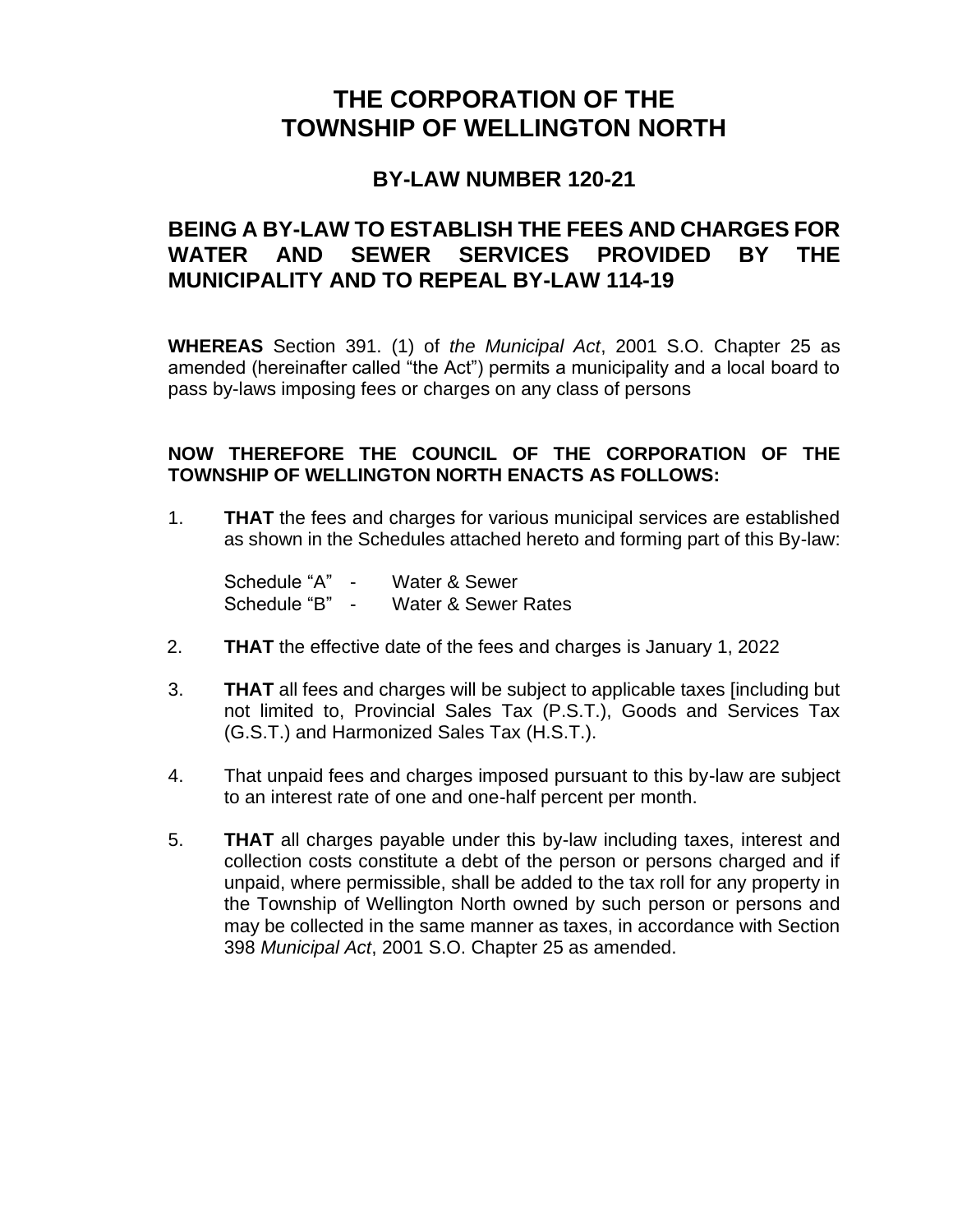- 6. **THAT** this by-law shall be known as the "Water and Sewer Fees and Charges By-law".
- 7. **THAT** By-law 114-19 is hereby repealed

#### **READ A FIRST, SECOND AND THIRD TIME AND FINALLY PASSED THIS 13 th day of DECEMBER, 2021.**

**ANDREW LENNOX, MAYOR**

**KARREN WALLACE, CLERK**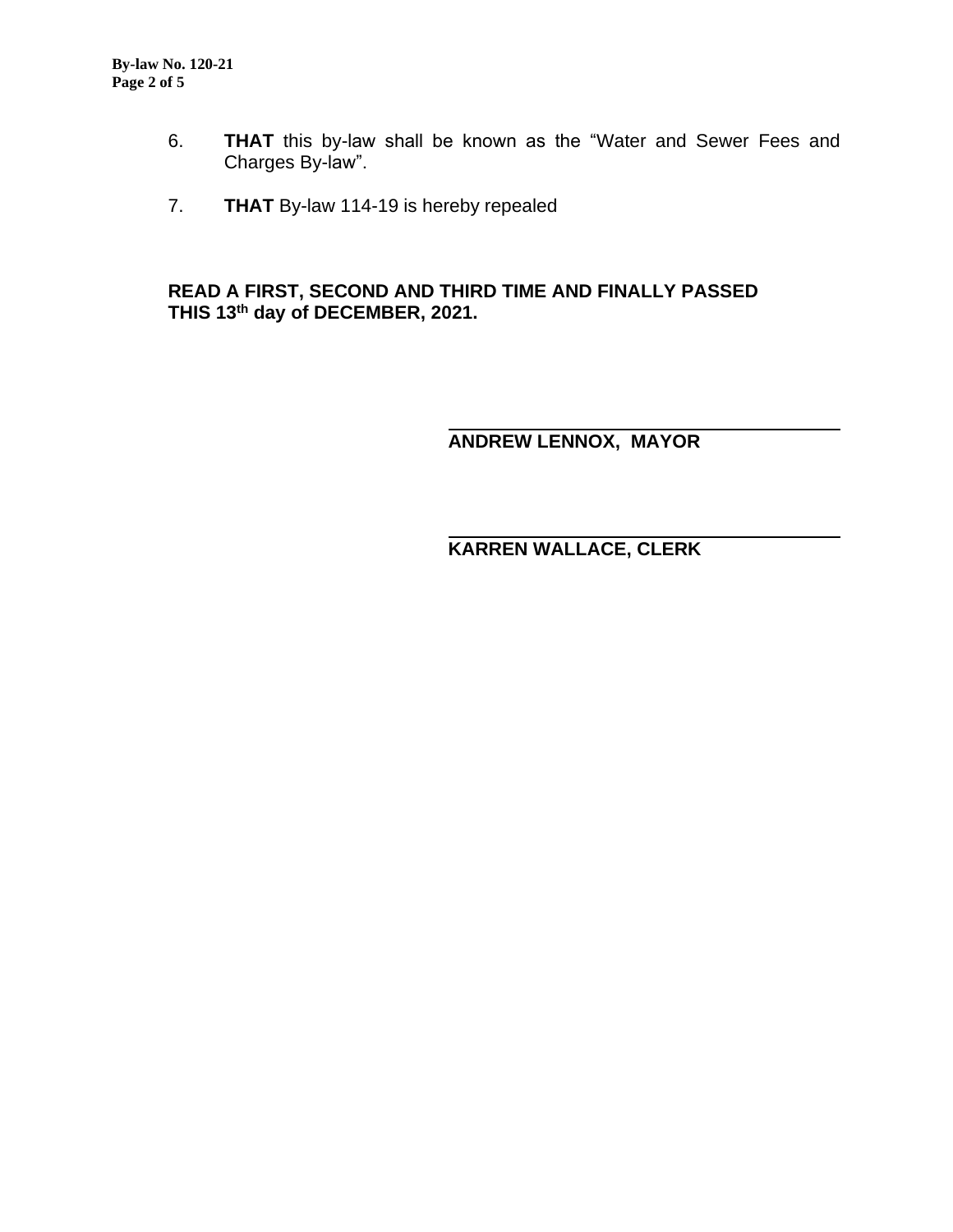### **SCHEDULE "A"**

### **WATER AND SEWER**

**Effective January 1, 2022**

| <b>Water/Sewer Servicing Charges</b>                                                                                                                                                                                                                                                                                  |            |  |
|-----------------------------------------------------------------------------------------------------------------------------------------------------------------------------------------------------------------------------------------------------------------------------------------------------------------------|------------|--|
| Paved Road with curb and/or sidewalk up to 1" service                                                                                                                                                                                                                                                                 | \$3,152.49 |  |
| Paved Road with curb and/or sidewalk $1\frac{1}{2}$ to 4" service                                                                                                                                                                                                                                                     | \$4,413.48 |  |
| Paved Road with curb and/or sidewalk 6" service                                                                                                                                                                                                                                                                       | \$4,938.90 |  |
| Paved Road up to 1" service                                                                                                                                                                                                                                                                                           | \$2,627.07 |  |
| Paved Road 1 $\frac{1}{2}$ " to 4" service                                                                                                                                                                                                                                                                            | \$3,888.07 |  |
| Paved Road 6" service                                                                                                                                                                                                                                                                                                 | \$4,413.48 |  |
| Gravel Road up to 1" service                                                                                                                                                                                                                                                                                          | \$2,311.82 |  |
| Gravel Road Services 1 1/2" to 4" service                                                                                                                                                                                                                                                                             | \$3,572.82 |  |
| Gravel Road 6" service                                                                                                                                                                                                                                                                                                | \$4,098.24 |  |
| <b>Sanitary Sewer</b>                                                                                                                                                                                                                                                                                                 |            |  |
| Paved road with curb and/or sidewalk up to 6" service                                                                                                                                                                                                                                                                 | \$3,782.99 |  |
| Paved road with curb and/or sidewalk over 6" service                                                                                                                                                                                                                                                                  | \$4,617.44 |  |
| Paved road up to 6" service                                                                                                                                                                                                                                                                                           | \$3,257.57 |  |
| Paved road over 6" service                                                                                                                                                                                                                                                                                            | \$4,098.24 |  |
| Gravel road up to 6" service                                                                                                                                                                                                                                                                                          | \$2,837.24 |  |
| Gravel road over 6" service                                                                                                                                                                                                                                                                                           | \$3,677.90 |  |
| <b>Exceptions and Special Circumstances</b><br>The following rates apply when the service connection exists at property line or if<br>the connection is made in the boulevard and does not involve disturbing<br>asphalt/sidewalk or curb. Extra charges for large services apply                                     |            |  |
| Water                                                                                                                                                                                                                                                                                                                 | \$2,206.74 |  |
| <b>Sanitary Sewer</b>                                                                                                                                                                                                                                                                                                 | \$2,732.16 |  |
| <b>Connection Fees</b><br>Must be paid to the Township prior to connection to the distribution system. The<br>installation must be inspected by the Township's Building Department and/or<br>Public Works Department. It is illegal to connect to the Township's Water and<br>Sewage Systems without proper approval. |            |  |

At the discretion of the Director of Public Works, any connection costs in excess

of the above described fees will be invoiced to the proponent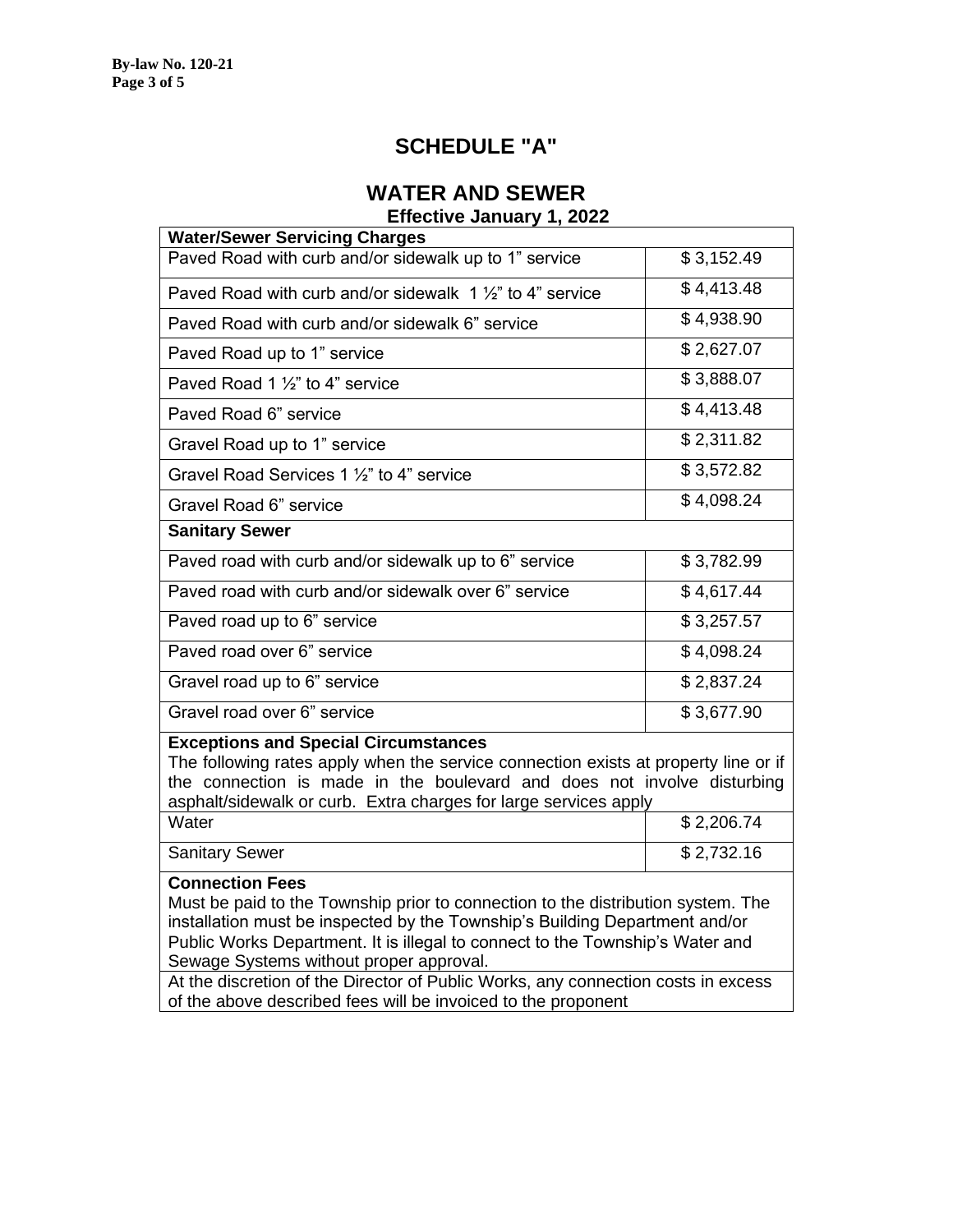## **SCHEDULE "A"**

## **Water and Sewer (continued)**

### **Effective January 1, 2022**

| <b>DESCRIPTION</b>                                                                                                                                                                                                                                                                                                                                                                                                                                                                                                            | <b>FEE</b>                                                                       |
|-------------------------------------------------------------------------------------------------------------------------------------------------------------------------------------------------------------------------------------------------------------------------------------------------------------------------------------------------------------------------------------------------------------------------------------------------------------------------------------------------------------------------------|----------------------------------------------------------------------------------|
| Swimming Pool Rate:<br>In addition to the charges for water, being the Residential Rate or the<br>General Service Rate in Arthur and Mount Forest hereinbefore set out,<br>there shall be a separate water rate of \$76.13 payable annually to the<br>Township by the landowner for each swimming pool located on a parcel of<br>land during each year or part thereof. For the purposes of this paragraph a<br>swimming pool shall be an inground or aboveground swimming pool<br>containing 8,000 gallons of water or more. | \$76.13                                                                          |
| Bulk Water Pick-Up or Supply:<br>Persons wanting bulk water pick-up or supply must contact the Water and<br>Sewer Department Office Monday to Friday between the hours of 7:30 A.M.<br>and 4:00 P.M. to schedule the pick-up or supply. A member of the<br>Township's Water Department must be present when any water is loaded.<br>Unauthorized opening of any Township hydrant is an offence that will have<br>legal implications.                                                                                          | \$152.25                                                                         |
| Disconnection/Reconnection of Water Services:<br>(a) At the request of owner to facilitate private water system<br>maintenance; or<br>(b) Will only be allowed if the electrical service is also disconnected or<br>reconnected for the same period of time.<br>A service fee will be charged per disconnect/connect (1 water turn off, 1<br>water turn on).                                                                                                                                                                  | \$76.13 (During<br><b>Business Hours)</b><br>\$101.50 (After-<br>Hours)          |
| Service Call:<br>Any property owner requesting a service call will be charged a minimum<br>\$76.13 fee if the problem is found to be on the landowner's property. Any<br>involvement by the Township in the repair of services on private property<br>shall be billed to the property owner on a time and material basis.<br>Water-Sewer Operator Fee (Per hour) - During Business or After Hours                                                                                                                             | 76.13 (During<br><b>Business Hours)</b><br>\$101.50 (After-<br>Hours)<br>\$60.90 |